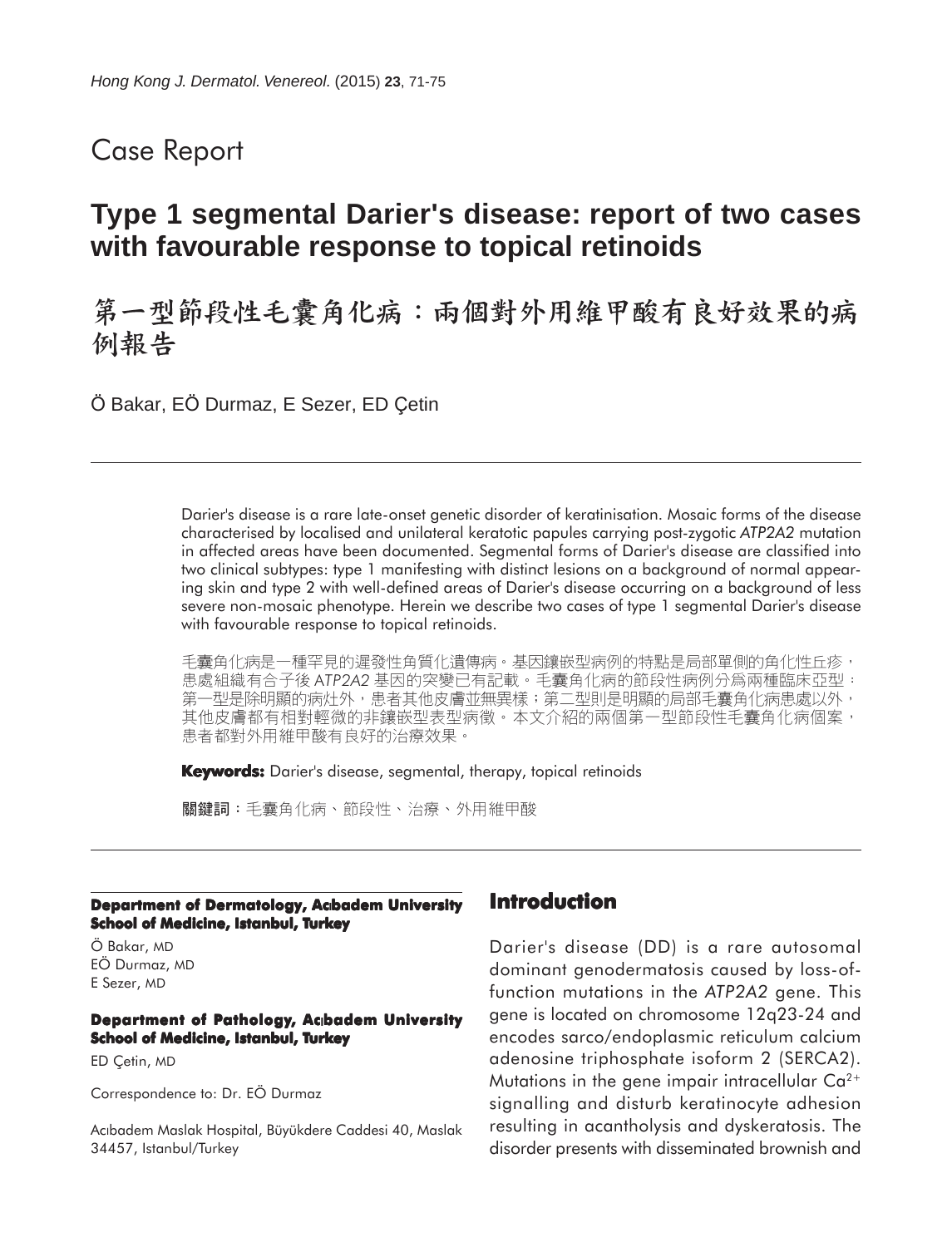pruritic papules showing a predilection for the seborrhoeic areas, along with palmoplantar pits, nail dystrophies (V-shaped nicking and ridging) and keratotic papules on the dorsal aspects of the hands and feet.<sup>1</sup>

Post-zygotic mutations may result in localised or segmental forms of the disease, which are examples of genetic mosaicism.<sup>1,2</sup> Zosteriform, unilateral and linear variants represent the phenotypical forme fruste of segmental forms of DD.3-5 The term "acantholytic dyskeratotic epidermal naevus" denotes localised or unilateral lesions of DD distributed in a linear fashion and conforming to Blaschko's lines.<sup>1,3</sup>

Herein, we report two cases of segmental DD with favourable response to two different topical retinoid preparations.

# **Case 1**

A 29-year-old female patient presented with a few month history of itchy pink-brown papules located on the right side of the neck. The patient could recall carrying her bag on her right shoulder as a source of trauma. Previously prescribed topical steroids were of no benefit.

Dermatological evaluation revealed linearly arranged, slightly pink, keratotic, 2-3 mm sized, 10-12 papules on the right side of the neck (Figure 1a). Histology of a punch biopsy sample displayed hyperkeratosis, elongation of rete ridges, suprabasal acantholysis and marked dyskeratosis in the form of corps ronds and grains; the findings were consistent with DD. The patient was advised to avoid friction and use sunblock during the daytime. A trial of tretinoin cream 0.01% (Tretin<sup>®</sup> cream 0.01%) every other night resulted in complete clinical clearance within one month (Figure 1b). The patient has been followed up for four years without any recurrence.

# **Case 2**

An otherwise healthy, 28-year-old male patient presented with a four month history of asymptomatic tiny papules on the chest. The papules tended to increase in number with sweating. Dermatological evaluation revealed multiple, 2-3 mm sized erythematous, hyperkeratotic papules arranged in a band-like fashion on the left side of the chest (Figure 2). The papules were noted to involve the skin area that came into contact with the seat belt while driving. A skin biopsy portrayed findings suggestive of DD



**Figure 1.** (a) Unilaterally localised hyperkeratotic tiny papules on the neck. (b) Complete clearance of the lesions after one-month treatment of topical tretinoin cream.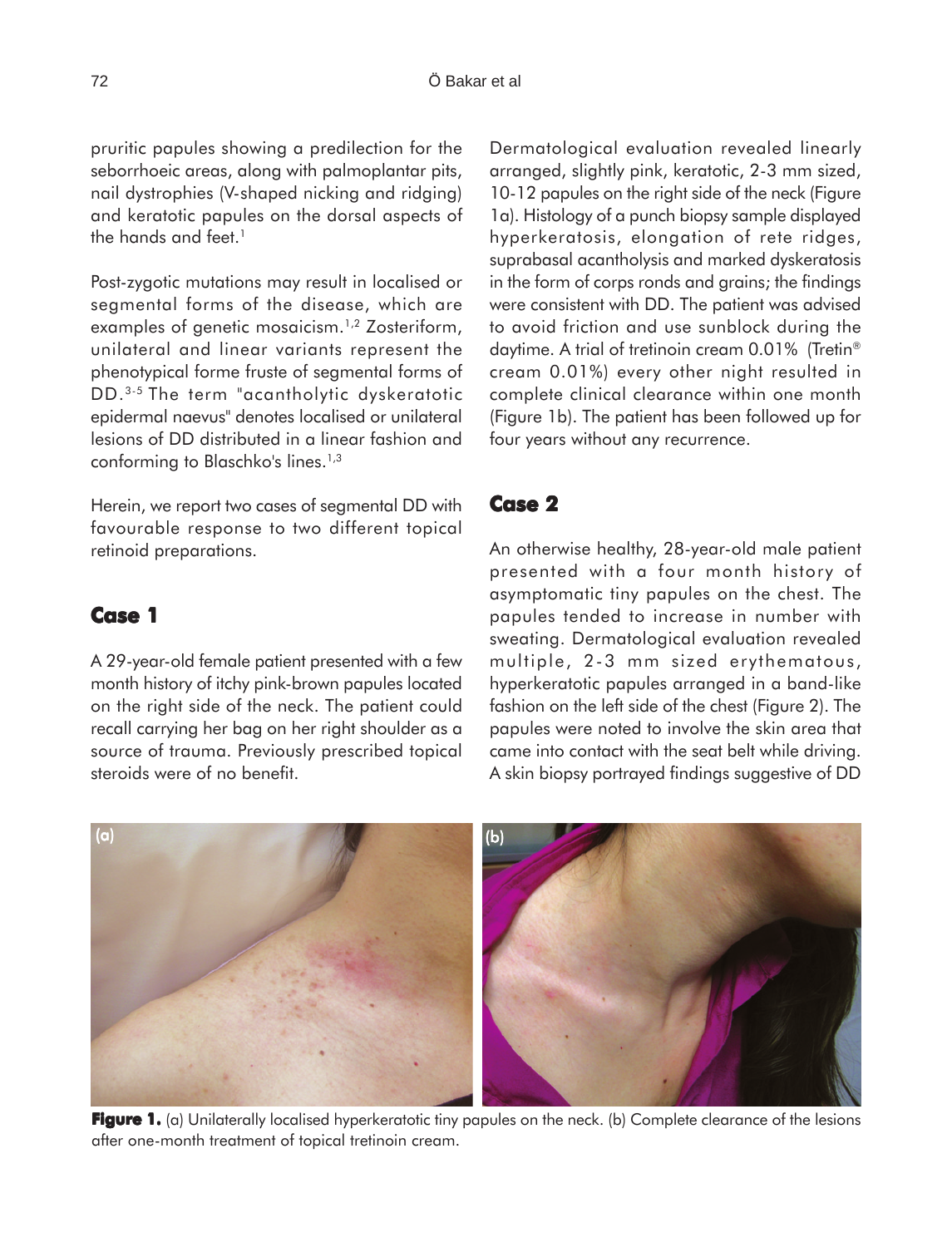(Figure 3). The patient was advised to avoid friction and use of topical tazarotene gel 0.05% (Tazorac® gel 0.05%) once at bedtime was recommended. Significant improvement was attained after four weeks of treatment.

## **Discussion**

Localised forms of DD, characterised by hyperkeratotic papules distributed in a linear array, were initially described by Kreibich in 1906.<sup>6</sup> More than 50 cases have been described since then.<sup>4</sup> The prevalence of this variant is estimated as 10% of cases with DD.7 In 1997, Happle proposed a classification of segmental DD into two forms: Type 1 manifesting with distinct lesions of equal severity on a background of normal appearing



**Figure 2.** (a) Hyperkeratotic papules distributed in a band-like fashion on the chest. (b) Closer view of 2-3 mm sized hyperkeratotic papules.



Figure 3. (a) Suprabasal acantholytic clefting and thickened stratum corneum with parakeratosis in two adjacent foci (H&E x 40). (b) Close up. Suprabasal acantholytic clefting (short arrow) and dyskeratotic cells (corps ronds and grains) (long arrow) (H&E x 100).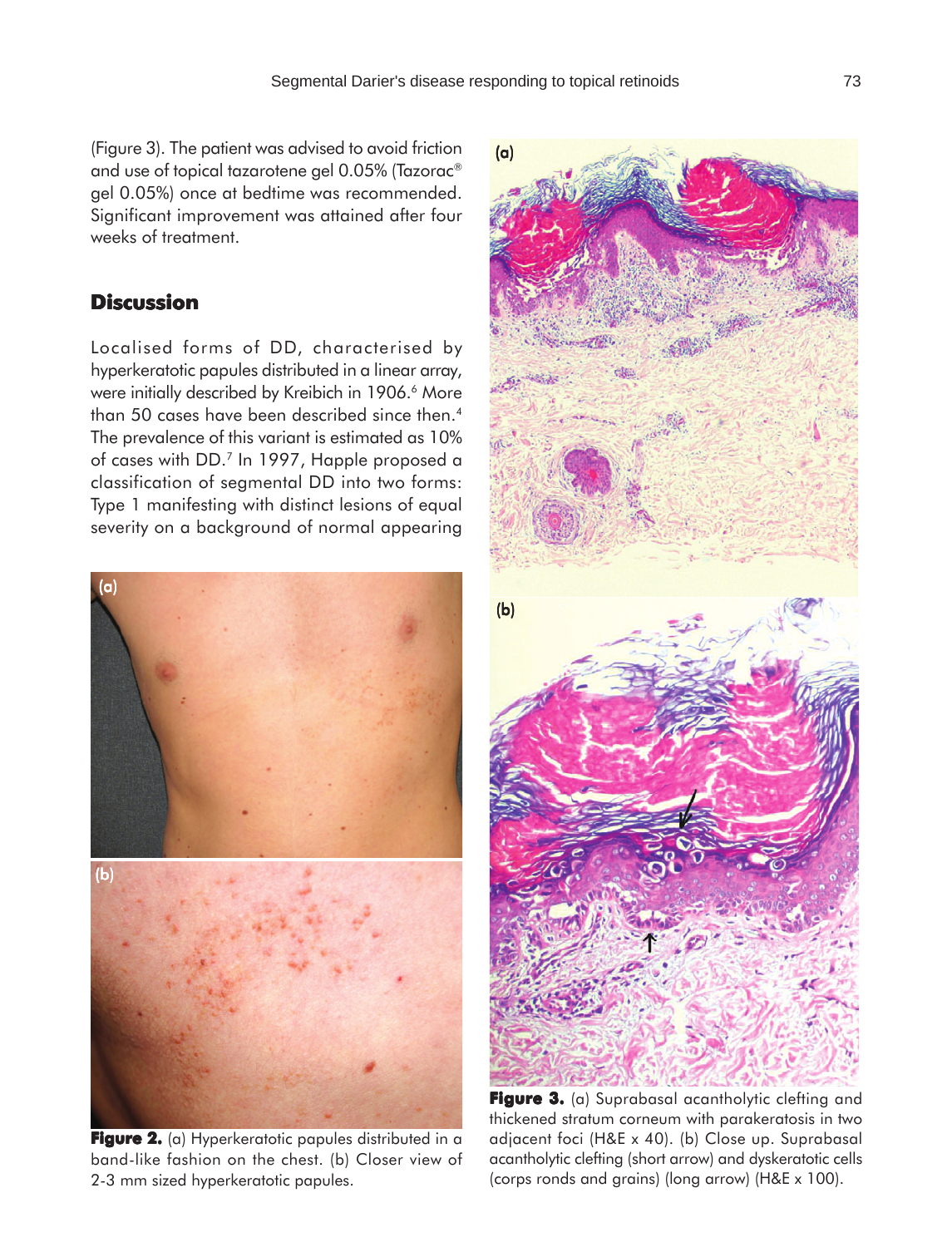skin in a non-mosaic presentation and type 2 with well-defined areas of segmental DD occurring on a background of less severe classic (nonmosaic) DD phenotype.<sup>8</sup> It is postulated that type 1 segmental DD represents an early post-zygotic mutation resulting in heterozygosity, whereas type 2 segmental DD is a result of twin spotting (a particular form of loss of heterozygosity).9 Our cases are illustrative of type 1 segmental DD as the surrounding skin is entirely normal (i.e. does not comprise stigmata of classical DD).

The average age at onset of reported cases is in the late twenties, but years may lapse before the correct diagnosis is established, particularly in subtle type 1 form of the disease. Localised keratotic papules should arouse suspicion for this rare mosaic form of DD.

Lesions can be triggered and exacerbated by sunlight, heat, radiotherapy, ultraviolet radiation, sweating, occlusion and mechanical irritation and can spontaneously disappear in winter.<sup>1</sup> Both of our patients could recall a frictional triggering factor to some extent. Although the pathophysiological effect of ultraviolet light is somewhat understood, the exact mechanism of frictional factors is unknown.<sup>1</sup> There are also some controversial reports regarding the role of sex hormones.<sup>4,6</sup> Exacerbations during pregnancy have been reported.4 However, the responsible hormones have yet to be identified.

There are no guidelines or evidence based treatment protocols for DD. Systemic and topical retinoids, calcineurin inhibitors, tacalcitol, ciclosporin, 5-fluorouracil, oral contraceptives, electron beam therapy, photodynamic therapy, laser therapy and surgery have all been described as treatment options in the literature.<sup>1,7</sup>

Systemic retinoids have been the most effective treatment modalities for generalised forms, but the side-effect profile limits their use.<sup>1,7</sup> Although topical form of retinoids are more convenient for use in localised forms of DD, the side effect of irritation should be kept in mind. $10,11$  Isomorphic response with lesions appearing on the irritated area can be observed in DD. Short contact application of retinoids has been preferred in some of the reported cases to avoid this adverse effect.<sup>10</sup> We observed favourable outcomes with both topical tretinoin and topical tazarotene in our patients. The treatment was well-tolerated in both cases and once a day or every other day application sufficed for excellent control of the disease.

Both the synthetic retinoid tazarotene and naturally occurring tretinoin selectively bind to the retinoic acid nuclear receptor and act as modulators of keratinisation and cellular differentiation. They have strong anti-inflammatory activity and downregulate epidermal growth factor receptors and hyperproliferative keratins.<sup>11</sup> Their anti-neoplastic properties may also confer a therapeutic advantage, since there have been reports of nonmelanoma skin cancers arising from DD skin areas.9 We believe that retinoids represent the treatment of choice for patients with localised DD and are worth trying before commencing on immunosuppressive agents.<sup>7</sup> Short contact application may reduce the risk of irritation.10 We recommend switching to an alternative retinoid when one form fails.

### **Conclusion**

Although rare, localised forms of Darier's disease may be encountered in clinical dermatology practice. Biopsy is usually required to establish the diagnosis and the list of differential diagnostic considerations include Hailey-Hailey disease (familial benign pemphigus), Grover's disease (transient acantholytic dermatosis) and acrokeratosis verruciformis of Hopf. Topical retinoids might be considered as the initial treatment option in any patient with a confirmed diagnosis of segmental Darier's disease.